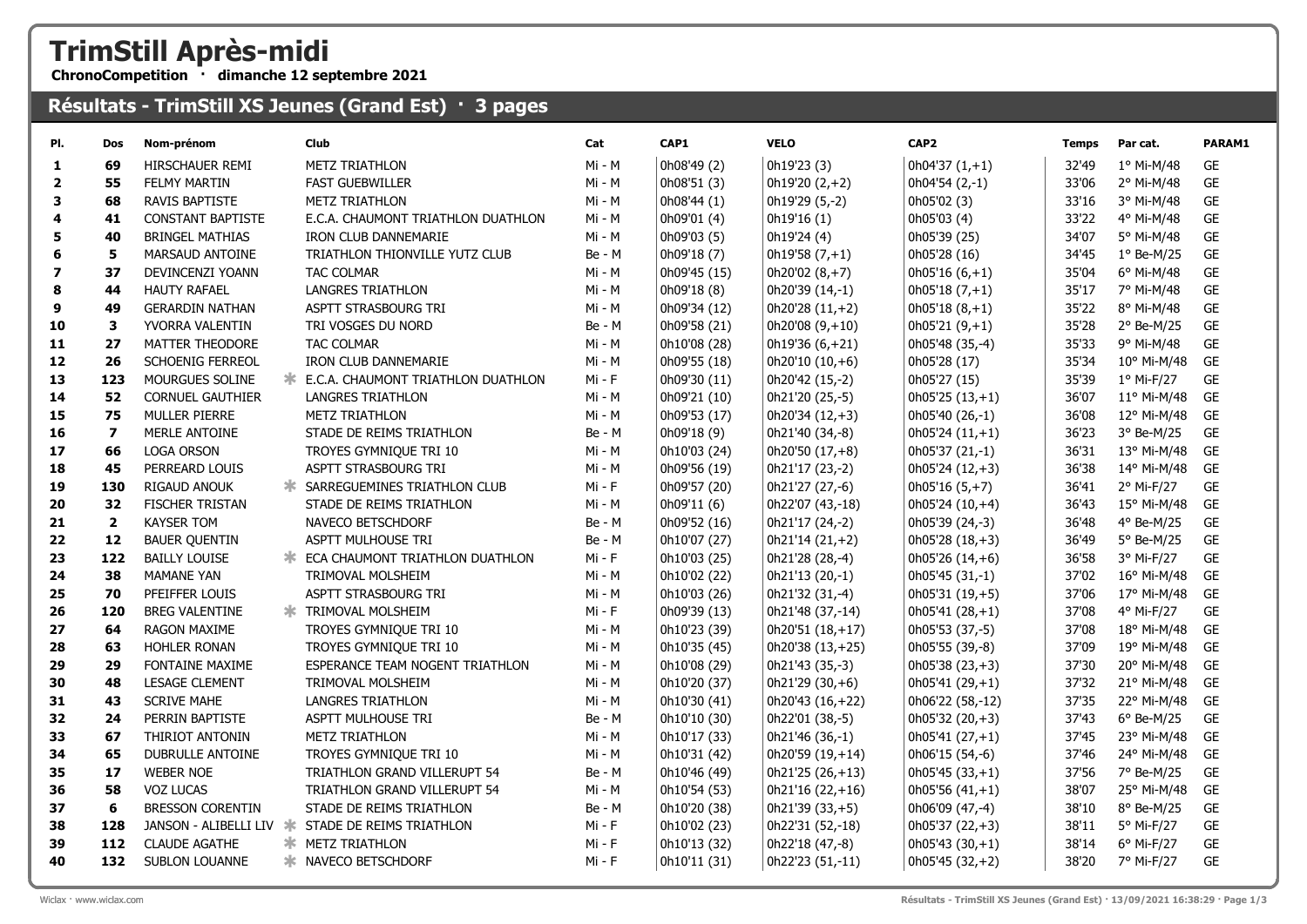| PI. | Dos | Nom-prénom               | Club                                          | Cat      | CAP1          | <b>VELO</b>        | CAP <sub>2</sub> | Temps | Par cat.             | PARAM1    |
|-----|-----|--------------------------|-----------------------------------------------|----------|---------------|--------------------|------------------|-------|----------------------|-----------|
| 41  | 62  | <b>BLIN NAEL</b>         | TROYES GYMNIQUE TRI 10                        | Mi - M   | 0h10'40 (48)  | 0h21'36 (32,+10)   | 0h06'14 (52,-3)  | 38'31 | 26° Mi-M/48          | GE        |
| 42  | 124 | <b>BRAND FILIZ</b>       | <b>* IRON CLUB DANNEMARIE</b>                 | Mi - F   | 0h10'17 (35)  | 0h22'21 (50,-8)    | $0h05'56(40,+1)$ | 38'35 | 8° Mi-F/27           | <b>GE</b> |
| 43  | 39  | RHINO AXEL               | TRI VOSGES DU NORD                            | Mi - M   | 0h10'17 (34)  | 0h22'13 (44,-5)    | 0h06'06 (46,-4)  | 38'36 | 27° Mi-M/48          | GE        |
| 44  | 14  | <b>CRENNER CLEMENT</b>   | TRIMOVAL MOLSHEIM                             | Be - M   | 0h10'18 (36)  | 0h22'31 (53,-9)    | $0h06'20(57,+1)$ | 39'10 | 9° Be-M/25           | GE        |
| 45  | 116 | <b>GERGEN LOANE</b>      | <b>* TRIATHLON GRAND VILLERUPT 54</b>         | Mi - F   | 0h10'34 (43)  | 0h22'41 (54,-7)    | $0h05'59(43,+5)$ | 39'15 | 9° Mi-F/27           | <b>GE</b> |
| 46  | 11  | <b>REMY ELIOTT</b>       | TRI VOSGES DU NORD                            | Be - M   | 0h11'17 (66)  | 0h21'29 (29,+22)   | 0h06'36 (69,-2)  | 39'23 | $10^{\circ}$ Be-M/25 | GE        |
| 47  | 9   | <b>SCHWEBEL TOM</b>      | TRIMOVAL MOLSHEIM                             | Be - M   | 0h10'34 (44)  | 0h22'21 (49,-2)    | 0h06'31 (64,-1)  | 39'27 | $11^{\circ}$ Be-M/25 | <b>GE</b> |
| 48  | 51  | <b>HEYMS NOAH</b>        | <b>IRON CLUB DANNEMARIE</b>                   | Mi - M   | 0h09'44 (14)  | 0h23'12 (63,-33)   | 0h06'32 (66,-1)  | 39'29 | 28° Mi-M/48          | <b>GE</b> |
| 49  | 133 | <b>HAAS MARGOT</b>       | <b>* ASPTT STRASBOURG TRI</b>                 | Mi - F   | 0h10'59 (56)  | 0h22'01 (39,+7)    | 0h06'31 (63)     | 39'33 | $10^{\circ}$ Mi-F/27 | <b>GE</b> |
| 50  | 33  | <b>CORDUAN YANN</b>      | TRIATHLON THIONVILLE YUTZ CLUB                | Mi - M   | 0h10'51 (50)  | 0h22'52 (57,-4)    | $0h05'51(36,+4)$ | 39'35 | 29° Mi-M/48          | GE        |
| 51  | 31  | <b>ROMARY MALO</b>       | <b>NEUVES MAISONS TRIATHLON 54</b>            | Mi - M   | 0h10'55 (54)  | 0h22'04 (40,+6)    | 0h06'36 (68,-3)  | 39'36 | 30° Mi-M/48          | GE        |
| 52  | 59  | FLORENTIN AYMERIC        | TRIMOVAL MOLSHEIM                             | Mi - M   | 0h10'53 (52)  | 0h22'45 (55,-1)    | $0h05'57(42,+1)$ | 39'36 | 31° Mi-M/48          | GE        |
| 53  | 73  | <b>OSTER MAXENCE</b>     | TRI VOSGES DU NORD                            | Mi - M   | 0h11'15 (63)  | 0h22'15 (45,+12)   | 0h06'28 (62,-2)  | 39'59 | 32° Mi-M/48          | <b>GE</b> |
| 54  | 34  | MOLLIERE SACHA           | TRIATHLON THIONVILLE YUTZ CLUB                | Mi - M   | 0h10'58 (55)  | 0h23'09 (62,-6)    | 0h06'02 (44,+7)  | 40'11 | 33° Mi-M/48          | <b>GE</b> |
| 55  | 21  | <b>SCHUTZE PHILEAS</b>   | ASPTT STRASBOURG TRI                          | Be - M   | 0h10'39 (47)  | 0h23'21 (65,-10)   | $0h06'13(51,+2)$ | 40'13 | 12° Be-M/25          | <b>GE</b> |
| 56  | 109 | SCHOTT ROMANE            | <b>* FAST GUEBWILLER</b>                      | Mi - F   | 0h11'28 (71)  | 0h22'07 (42,+19)   | 0h06'37 (70,-4)  | 40'14 | $11^{\circ}$ Mi-F/27 | <b>GE</b> |
| 57  | 143 | SAVRY VICTORIA           | <b>≭ TRI VOSGES DU NORD</b>                   | $Be - F$ | 0h11'39 (77)  | 0h22'05 (41,+22)   | 0h06'37 (71,-2)  | 40'22 | $1°$ Be-F/14         | <b>GE</b> |
| 58  | 23  | MATHIEU ROMAIN           | <b>KRONOS TRIATHLON</b>                       | Be - M   | 0h11'55 (86)  | 0h22'16 (46,+24)   | $0h06'16(55,+4)$ | 40'28 | 13° Be-M/25          | GE        |
| 59  | 145 | LOMBARDI CHIARA          | * ASPTT MULHOUSE TRI                          | $Be - F$ | 0h11'03 (60)  | 0h23'53 (68,-6)    | $0h05'48(34,+7)$ | 40'46 | $2°$ Be-F/14         | <b>GE</b> |
| 60  | 18  | RAULINE MATTEO           | STADE DE REIMS TRIATHLON                      | Be - M   | 0h10'52 (51)  | 0h22'58 (59,-5)    | 0h06'59 (81,-4)  | 40'50 | 14° Be-M/25          | <b>GE</b> |
| 61  | 57  | ANDRE QUENTIN            | TRIATHLON GRAND VILLERUPT 54                  | Mi - M   | 0h11'44 (83)  | 0h22'20 (48,+24)   | 0h06'48 (75,-2)  | 40'52 | 34° Mi-M/48          | GE        |
| 62  | 110 | <b>GRASSET JEANNE</b>    | <b>* METZ TRIATHLON</b>                       | Mi - F   | 0h11'28 (69)  | 0h23'17 (64,+4)    | $0h06'14(53,+3)$ | 41'01 | 12° Mi-F/27          | <b>GE</b> |
| 63  | 71  | <b>ANTOINE MATHIS</b>    | <b>VITTEL TRIATHLON</b>                       | Mi - M   | 0h11'01 (59)  | 0h23'05 (61,-1)    | 0h06'59 (82,-3)  | 41'06 | 35° Mi-M/48          | GE        |
| 64  | 108 | OESTERLE CHLOE           | <b>* NAVECO BETSCHDORF</b>                    | Mi - F   | 0h11'29 (73)  | 0h22'46 (56,+10)   | 0h06'51 (77,-1)  | 41'08 | 13° Mi-F/27          | GE        |
| 65  | 114 | <b>WEBER ELEA</b>        | <b>* TRIATHLON GRAND VILLERUPT 54</b>         | Mi - F   | 0h11'42 (81)  | 0h22'52 (58,+17)   | 0h06'38 (72,-1)  | 41'13 | 14° Mi-F/27          | <b>GE</b> |
| 66  | 36  | <b>BAYART GAEL</b>       | TRI VOSGES DU NORD                            | Mi - M   | 0h10'59 (58)  | 0h23'03 (60)       | 0h07'17 (88,-8)  | 41'20 | 36° Mi-M/48          | GE        |
| 67  | 25  | <b>LAMBERT YANIS</b>     | ASPTT STRASBOURG TRI                          | Be - M   | 0h10'38 (46)  | 0h25'01 (76,-26)   | $0h05'54(38,+5)$ | 41'34 | $15^{\circ}$ Be-M/25 | <b>GE</b> |
| 68  | 10  | RECEUVEUR TOM            | TRIMOVAL MOLSHEIM                             | Be - M   | 0h11'28 (70)  | 0h23'54 (69)       | 0h06'16 (56,+2)  | 41'39 | $16^{\circ}$ Be-M/25 | <b>GE</b> |
| 69  | 61  | DARGENTOLLE GABRIEL      | <b>VITTEL TRIATHLON</b>                       | Mi - M   | 0h10'59 (57)  | 0h24'12 (71,-11)   | 0h06'33 (67,-1)  | 41'44 | 37° Mi-M/48          | <b>GE</b> |
| 70  | 53  | <b>MAETZ ILIAN</b>       | TRIMOVAL MOLSHEIM                             | Mi - M   | 0h11'04 (61)  | 0h24'36 (73,-12)   | $0h06'05(45,+3)$ | 41'46 | 38° Mi-M/48          | GE        |
| 71  | 77  | <b>CHARLIER NOAL</b>     | TRIMOVAL MOLSHEIM                             | Mi - M   | 0h11'20 (67)  | 0h24'00 (70,-2)    | 0h06'27 (61,-2)  | 41'49 | 39° Mi-M/48          | GE        |
| 72  | 147 | IFFER LOUIZA             | <b>* ASPTT STRASBOURG TRI</b>                 | Be - F   | 0h11'36 (76)  | 0h23'33 (66,+9)    | 0h06'49 (76,-5)  | 41'59 | 3° Be-F/14           | GE        |
| 73  | 20  | MAETZ JEREMY             | TRIMOVAL MOLSHEIM                             | Be - M   | 0h11'32 (75)  | 0h24'18 (72,+1)    | $0h06'10(48,+1)$ | 42'01 | 17° Be-M/25          | <b>GE</b> |
| 74  | 150 | <b>GIANNANTONIO ELSA</b> | <b>* ASPTT MULHOUSE TRI</b>                   | $Be - F$ | 0h11'40 (78)  | 0h24'40 $(74, +3)$ | $0h06'11(49,+1)$ | 42'32 | $4^{\circ}$ Be-F/14  | <b>GE</b> |
| 75  | 50  | <b>BROSED OTAL EMILE</b> | TRIATHLON HOCHFELDEN                          | Mi - M   | 0h11'46 (84)  | 0h23'38 (67,+13)   | 0h07'13 (87,-4)  | 42'38 | 40° Mi-M/48          | GE        |
| 76  | 1   | <b>JOLY LUKAS</b>        | TRI VOSGES DU NORD                            | Be - M   | 0h11'15 (64)  | 0h25'07 (77,-12)   | 0h06'46 (73)     | 43'10 | 18° Be-M/25          | <b>GE</b> |
| 77  | 125 | <b>BRAND EDA</b>         | <b>* IRON CLUB DANNEMARIE</b>                 | Mi - F   | 0h11'12 (62)  | 0h26'17 (82,-16)   | 0h06'23 (59,+1)  | 43'54 | 15° Mi-F/27          | <b>GE</b> |
| 78  | 149 | CHUPIN NOEMIE            | TRIATHLON THIONVILLE YUTZ CLUB                | $Be - F$ | 0h11'44 (82)  | 0h25'47 (79,+3)    | $0h06'25(60,+1)$ | 43'57 | 5° Be-F/14           | <b>GE</b> |
| 79  | 4   | EDIGHOFFER GABRIEL       | TRIMOVAL MOLSHEIM                             | Be - M   | 0h11'29 (74)  | 0h26'15 (81,-7)    | $0h06'32(65,+2)$ | 44'17 | 19° Be-M/25          | GE        |
| 80  | 76  | <b>CHERRIER MAE</b>      | TRIMOVAL MOLSHEIM                             | Mi - M   | 0h11'40 (80)  | 0h26'03 (80)       | 0h06'47 (74)     | 44'30 | 41° Mi-M/48          | GE        |
| 81  | 137 | OESTERLE INES            | * NAVECO BETSCHDORF                           | Be - F   | 0h12'22 (89)  | 0h24'57 (75,+12)   | 0h07'44 (93,-4)  | 45'05 | $6^{\circ}$ Be-F/14  | GE        |
| 82  | 139 | KOESTEL MARGOT           | <b>* TRIMOVAL MOLSHEIM</b>                    | Be - F   | 0h12'15 (88)  | $0h26'18(83,+6)$   | 0h07'08 (86)     | 45'42 | 7° Be-F/14           | GE        |
| 83  | 126 |                          | CHAPERON JOSEPHINE * STADE DE REIMS TRIATHLON | $Mi - F$ | 0h11'28 (72)  | 0h27'46 (89,-13)   | $0h06'53(78,+2)$ | 46'09 | 16° Mi-F/27          | GE        |
| 84  | 16  | MAIRE JEREMY             | TRIATHLON GRAND VILLERUPT 54                  | Be - M   | 0h13'31 (102) | 0h25'22 (78,+19)   | 0h07'19 (89,-1)  | 46'12 | 20° Be-M/25          | GE        |
| 85  | 113 | MAY FLORINE              | <b>* IRON CLUB DANNEMARIE</b>                 | $Mi - F$ | 0h12'29 (90)  | 0h26'51 (84,+4)    | $0h07'07(85,+1)$ | 46'28 | 17° Mi-F/27          | GE        |